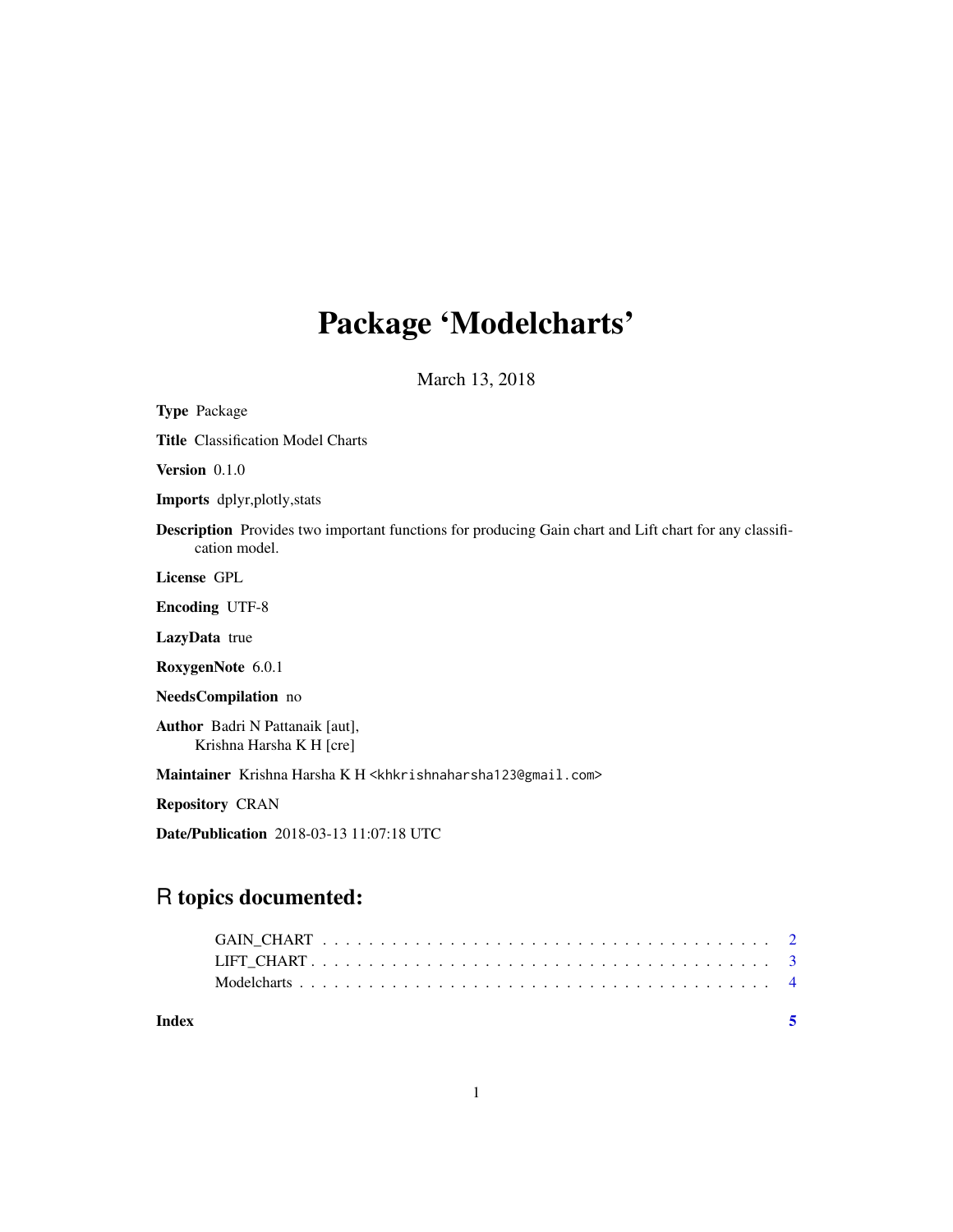<span id="page-1-1"></span><span id="page-1-0"></span>

#### Description

Creates a Gain chart.

#### Usage

```
GAIN_CHART(INPUT, Probability, cutoffs, Outcome, Event)
```
# Arguments

| <b>INPUT</b> | Input data                                             |
|--------------|--------------------------------------------------------|
| Probability  | Probability values between zero and one.               |
| cutoffs      | probability cutoffs(c(0.80,0.60,0.40,0.20,0)/c(0.5,0)) |
| Outcome      | outcome variable (target variable)                     |
| Event        | outcome representation ("YES"/"Y"/"1")                 |

#### Value

A gain chart

### See Also

[Modelcharts](#page-3-1)

# Examples

```
## Not run:
# Run it and see for yourself
## End(Not run)
data.tmp<-read.csv(system.file("ext", "testdata.csv", package="Modelcharts"))
```

```
GAIN_CHART(data.tmp,data.tmp$Probability,seq(0.95,0,-0.05),data.tmp$Outcome,"Y")
```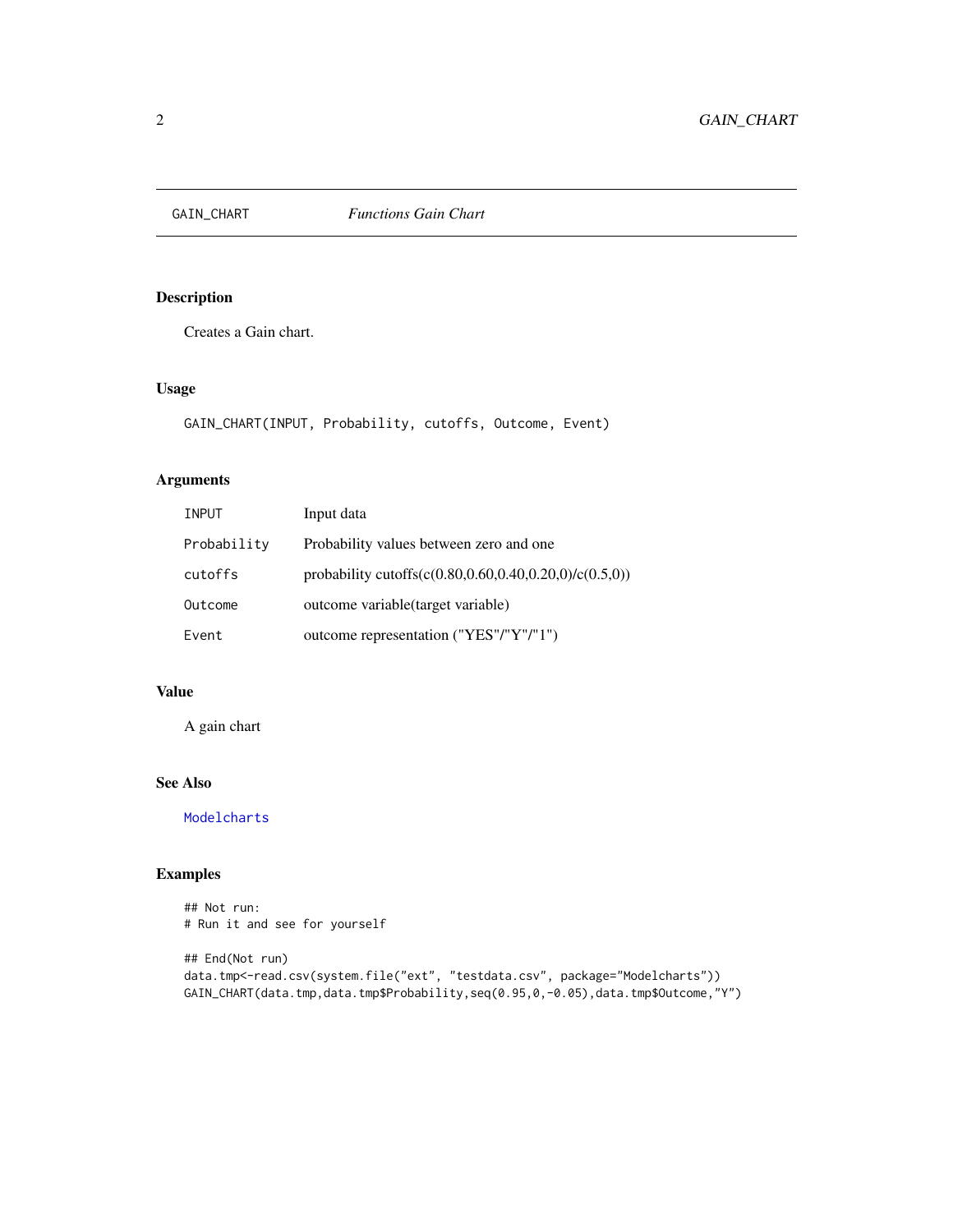<span id="page-2-1"></span><span id="page-2-0"></span>

# Description

Creates a Lift chart.

#### Usage

```
LIFT_CHART(INPUT, Probability, cutoffs, Outcome, Event)
```
#### Arguments

| <b>INPUT</b> | Input data                                             |
|--------------|--------------------------------------------------------|
| Probability  | Probability values between zero and one                |
| cutoffs      | probability cutoffs(c(0.80,0.60,0.40,0.20,0)/c(0.5,0)) |
| Outcome      | outcome variable (target variable)                     |
| Event        | outcome representation ("YES"/"Y"/"1")                 |

#### Value

A lift chart

# See Also

[Modelcharts](#page-3-1)

#### Examples

```
## Not run:
# Run it and see for yourself
## End(Not run)
data.tmp<-read.csv(system.file("ext", "testdata.csv", package="Modelcharts"))
LIFT_CHART(data.tmp,data.tmp$Probability,seq(0.95,0,-0.05),data.tmp$Outcome,"Y")
```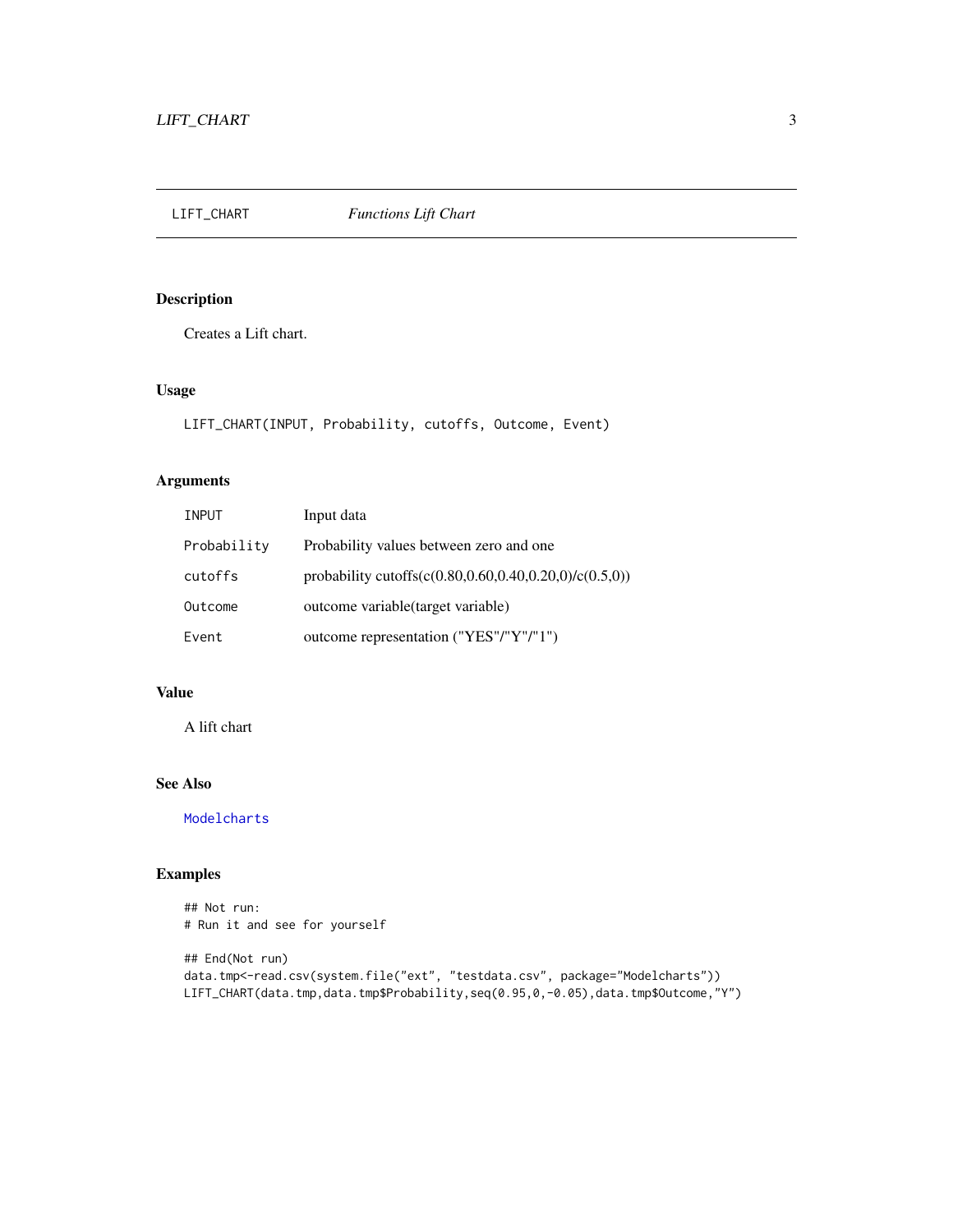<span id="page-3-1"></span><span id="page-3-0"></span>

# Description

This Package provides two important functions for producing Gain chart and Lift chart for any classification model.

# GAIN\_CHART()

Creates a gain chart based on calculated probability values and actual outcome.

# LIFT\_CHART()

creates a lift chart based on calculated probability values and actual outcome.

#### See Also

[GAIN\\_CHART](#page-1-1), [LIFT\\_CHART](#page-2-1)